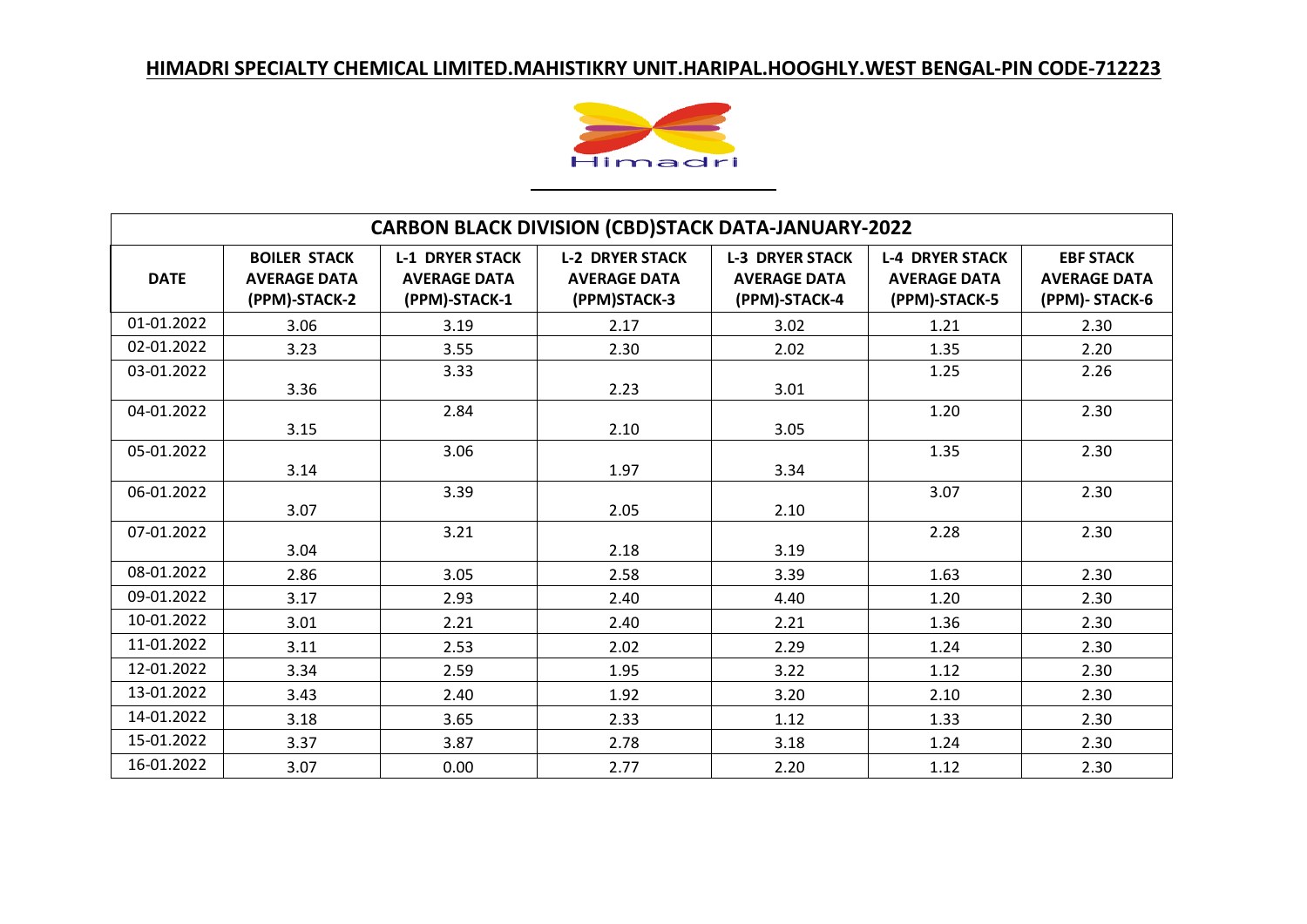

| 17-01.2022 | 3.26 | SHUTDOWN | 3.01 | 2.11 | 1.02 | 2.30 |
|------------|------|----------|------|------|------|------|
| 18-01.2022 | 3.08 | SHUTDOWN | 2.87 | 1.19 | 1.19 | 2.30 |
| 19-12-2.21 | 3.24 | SHUTDOWN | 3.06 | 1.12 | 1.36 | 2.30 |
| 20-01.2022 | 3.25 | SHUTDOWN | 2.30 | 2.10 | 1.40 | 2.30 |
| 21-01.2022 | 3.15 | SHUTDOWN | 2.19 | 2.19 | 1.21 | 2.30 |
| 22-01.2022 | 2.94 | SHUTDOWN | 2.55 | 3.11 | 1.39 | 3.02 |
| 23-01.2022 | 3.23 | SHUTDOWN | 2.68 | 3.18 | 2.24 | 2.53 |
| 24-01.2022 | 3.29 | SHUTDOWN | 2.50 | 2.20 | 2.20 | 3.06 |
| 25-01.2022 | 3.10 | SHUTDOWN | 2.48 | 2.11 | 3.39 | 3.21 |
| 26-01.2022 | 3.26 | SHUTDOWN | 2.41 | 2.16 | 1.28 | 2.19 |
| 27-01.2022 | 3.31 | SHUTDOWN | 2.48 | 2.20 | 2.20 | 3.18 |
| 28-01.2022 | 3.30 | SHUTDOWN | 2.55 | 3.11 | 1.36 | 2.87 |
| 29-01.2022 | 3.20 | SHUTDOWN | 2.60 | 2.19 | 2.24 | 3.06 |
| 30-01.2022 | 3.24 | SHUTDOWN | 2.87 | 2.11 | 2.36 | 3.38 |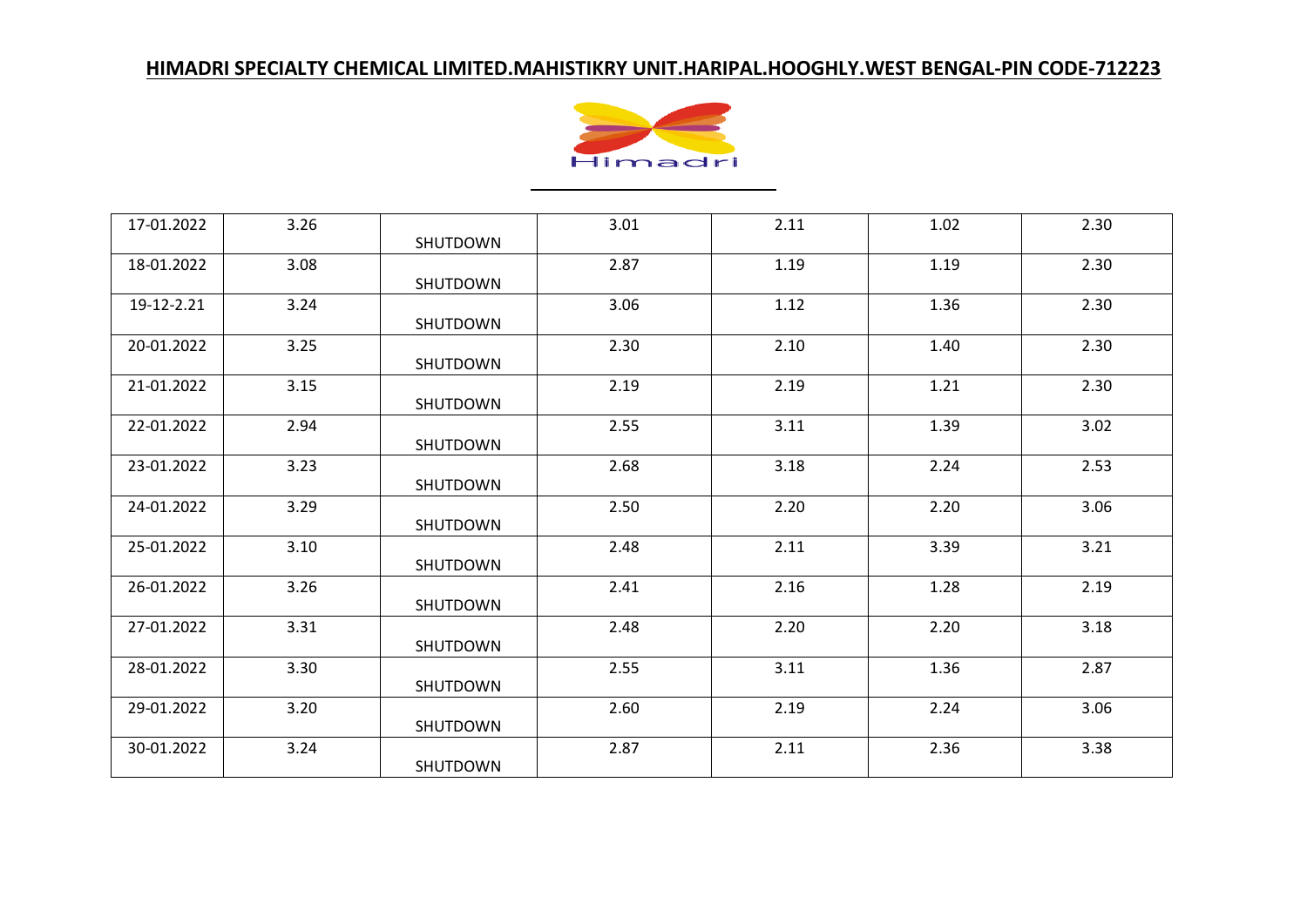

| 1-01.2022<br>ັ | 3.08 | <b>ITDOWN</b> | $\sim$<br>1.32 | 1.29 | $\sim$<br><b>1.41</b> | 2.93 |
|----------------|------|---------------|----------------|------|-----------------------|------|

| <b>COAL TAR DIVISION (CTD)-AVG SPM VALUE (mg/m3) MEASURED BY OPACITYMETER -</b> |                                                                                               |       |                  |           |       |  |  |  |  |
|---------------------------------------------------------------------------------|-----------------------------------------------------------------------------------------------|-------|------------------|-----------|-------|--|--|--|--|
| <b>JANUARY-2022</b>                                                             |                                                                                               |       |                  |           |       |  |  |  |  |
| <b>Date</b>                                                                     | <b>STACK-S-1(NDU)</b><br>STACK-S-5(BYP)<br>STACK-S-2(MS)<br><b>STACK-S-3</b><br>STACK-S-4(CD) |       |                  |           |       |  |  |  |  |
|                                                                                 | 63.0                                                                                          | 32.40 |                  | 45.80     | 62.10 |  |  |  |  |
| 01-01.2022                                                                      |                                                                                               |       |                  |           |       |  |  |  |  |
|                                                                                 | 64.15                                                                                         | 28.26 |                  | 51.91     | 64.45 |  |  |  |  |
| 02-01.2022                                                                      |                                                                                               |       |                  |           |       |  |  |  |  |
| 03-01.2022                                                                      |                                                                                               |       |                  |           |       |  |  |  |  |
| 04-01.2022                                                                      |                                                                                               |       |                  |           |       |  |  |  |  |
| 05-01.2022                                                                      |                                                                                               |       |                  |           |       |  |  |  |  |
| 06-01.2022                                                                      |                                                                                               |       |                  |           |       |  |  |  |  |
| 07-01.2022                                                                      | Shut Down                                                                                     |       | <b>NOT IN</b>    | Shut down |       |  |  |  |  |
| 08-01.2022                                                                      |                                                                                               |       | <b>OPERATION</b> |           |       |  |  |  |  |
|                                                                                 |                                                                                               | 38.3  |                  | 45.9      | 67.4  |  |  |  |  |
| 09-01.2022                                                                      | 63.1                                                                                          |       |                  |           |       |  |  |  |  |
|                                                                                 |                                                                                               | 39.89 |                  | 53.47     | 72.57 |  |  |  |  |
| 10-01.2022                                                                      | 63.5                                                                                          |       |                  |           |       |  |  |  |  |
|                                                                                 |                                                                                               | 38.8  |                  | 55.1      | 66.8  |  |  |  |  |
| 11-01.2022                                                                      | 66.3                                                                                          |       |                  |           |       |  |  |  |  |
|                                                                                 |                                                                                               | 35.94 |                  | 45.7      | 68.4  |  |  |  |  |
| 12-01.2022                                                                      | 66.84                                                                                         |       |                  |           |       |  |  |  |  |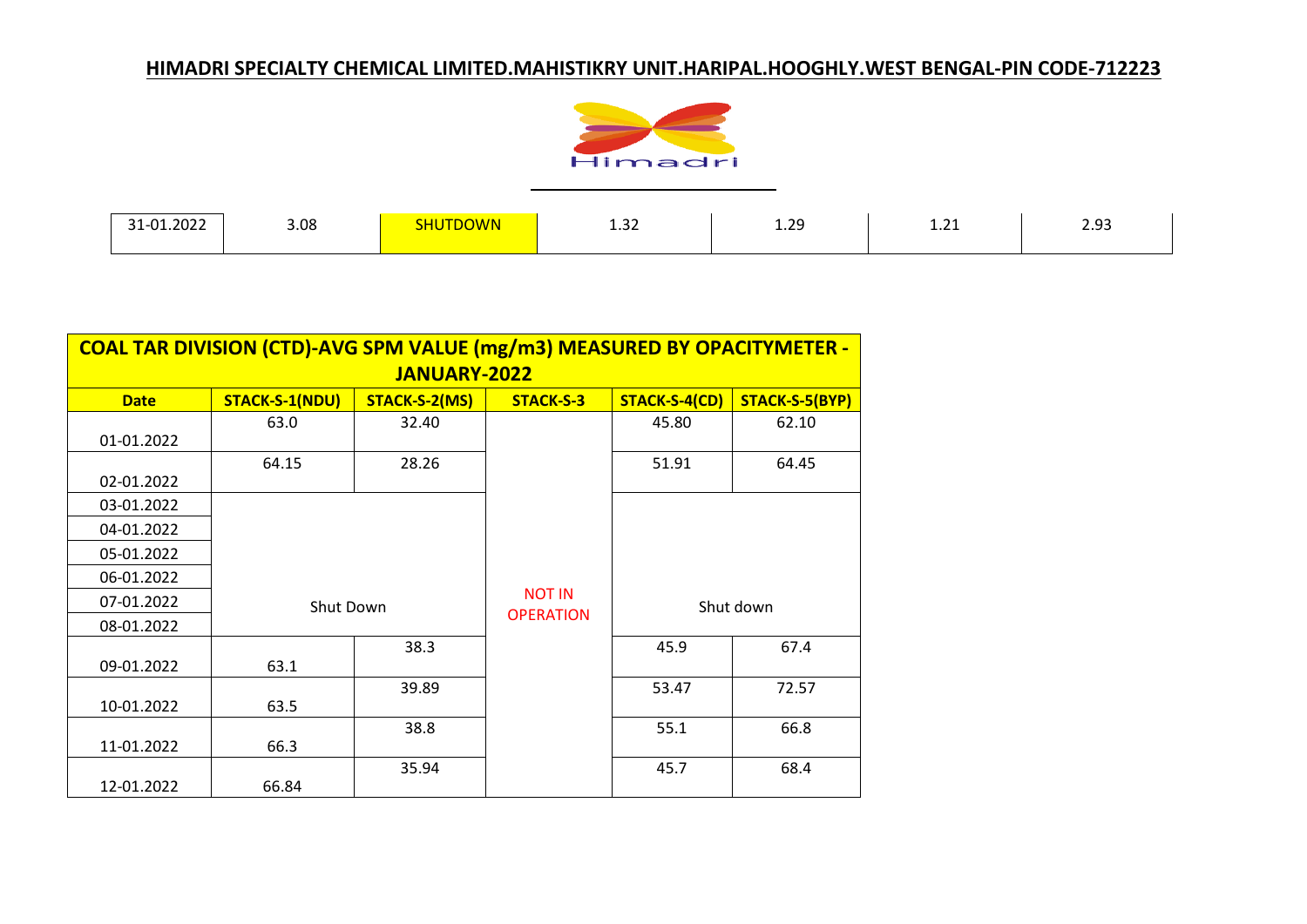

|            |       | 38.6  | 51.3  | 68.7  |
|------------|-------|-------|-------|-------|
| 13-01.2022 | 66.20 |       |       |       |
| 14-01.2022 | 68.88 | 32.9  | 53.39 | 67.84 |
| 15-01.2022 | 65.2  | 37.9  | 52.12 | 69.2  |
| 16-01.2022 | 72.05 | 34.16 | 45.70 | 68.58 |
| 17-01.2022 | 62.85 | 31.12 | 45.44 | 61.07 |
| 18-01.2022 | 58.5  | 36.52 | 46.32 | 63.57 |
| 19-01.2022 | 52.3  | 38.8  | 46.9  | 68.7  |
| 20-01.2022 | 54.4  | 40.8  | 45.5  | 70.4  |
| 21-01.2022 | 58.38 | 46.09 | 45.44 | 71.31 |
| 22-01.2022 | 51.04 | 38.45 | 46.7  | 74.39 |
| 23-01.2022 | 50.7  | 38.6  | 56.12 | 71.7  |
| 24-01.2022 | 56.21 | 41.57 | 54.32 | 70.59 |
| 25-01.2022 | 54.11 | 40.65 | 52.66 | 71.52 |
| 26-01.2022 | 54.94 | 36.15 | 52.82 | 70.18 |
| 27-01.2022 | 54.17 | 36.28 | 45.62 | 69.44 |
| 28-01.2022 | 54.43 | 19.4  | 46.01 | 68.97 |

| 38.6  | 51.3  | 68.7  |
|-------|-------|-------|
| 32.9  | 53.39 | 67.84 |
| 37.9  | 52.12 | 69.2  |
| 34.16 | 45.70 | 68.58 |
| 31.12 | 45.44 | 61.07 |
| 36.52 | 46.32 | 63.57 |
| 38.8  | 46.9  | 68.7  |
| 40.8  | 45.5  | 70.4  |
| 16.09 | 45.44 | 71.31 |
| 88.45 | 46.7  | 74.39 |
| 38.6  | 56.12 | 71.7  |
| 1.57  | 54.32 | 70.59 |
| 10.65 | 52.66 | 71.52 |
| 36.15 | 52.82 | 70.18 |
| 86.28 | 45.62 | 69.44 |
| 19.4  | 46.01 | 68.97 |